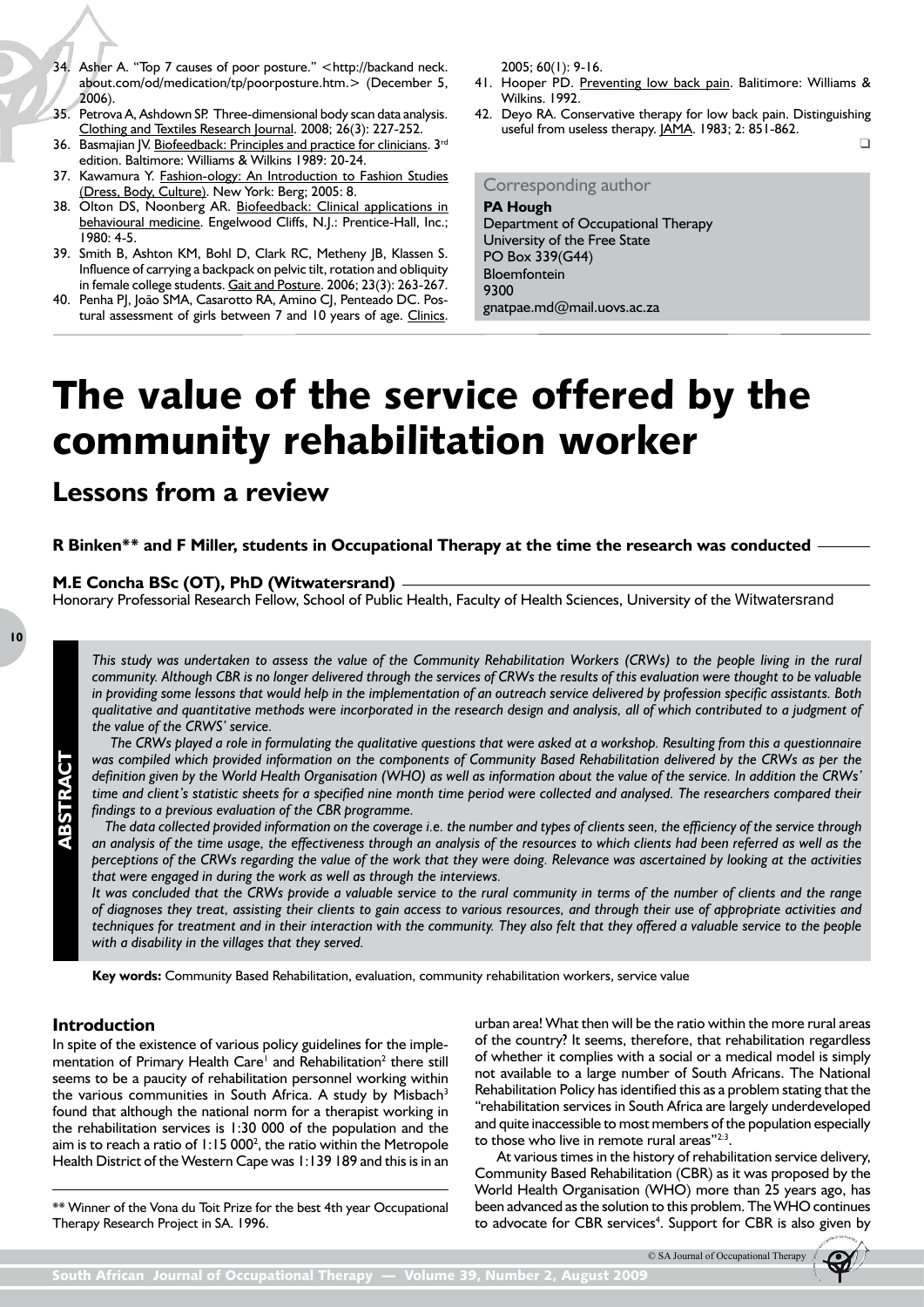the World Federation of Occupational Therapists<sup>5</sup> and the World Confederation for Physical Therapy<sup>6</sup> which view the role of the therapists as one of offering support and training to community workers. Both organisations, however, identified a need for a stronger focus on the CBR practices and primary health care. The document "Rehabilitation for all. National Rehabilitation Policy"2 also provides support in the form of policy.

"The Primary health Care Package for South Africa – a set of norms and standards"<sup>7</sup> states that access to rehabilitative services for people with disabilities should be appropriate and acceptable*.*  This document also proposes that the person responsible for rehabilitation at the community level should be the Therapy Assistant (Community) with support from therapists. This type of worker was originally referred to as a Community Rehabilitation Worker (CRW). The CRWs were given basic rehabilitation skills which cut across the professions of occupational therapy, physiotherapy, and speech and hearing therapy and also included community development. With the aim of providing access to rehabilitation for people with a disability, the CRWs were trained to deliver a service within the communities of SA with a specific focus on those communities which had little access to it. This paper is an account of an evaluation of aspects of this CBR service. However, in 2004 a decision was made by the Department of Health and the relevant Professional Boards to train only profession specific therapy assistants such as Occupational Therapy and Physiotherapy assistants consequently Community Rehabilitation Workers or Therapy Assistants (Community) are no longer trained. Why then should there be an interest in the outcomes of an evaluation of a service delivered by a type of health worker that no longer exists?

If we return to the ratio of therapists to population mentioned above it is clear that the rehabilitation needs of the people in the country can not be met. The profession specific assistants are now expected to provide the services at community level and the questions are: firstly, will they be able to offer comprehensive Community Based Rehabilitation (CBR) through a largely outreach programme and secondly, will they be able to reach the large numbers that do not receive a service at all? Lack of consensus about the best way to deliver CBR poses a serious limitation on the use of this strategy for rehabilitation<sup>8</sup>. Evaluations of service delivery, including this one, should assist in determining areas of practice that may need specific attention if profession specific assistants are to be used to deliver CBR and to help resolve some of the consensus issues.

WHO defines Community based rehabilitation as "a strategy within community development for the rehabilitation, equalisation of opportunities and social inclusion of all people with disabilities. CBR is implemented through the combined efforts of people with disabilities themselves, their families, organisations and communities, and the relevant health, education, vocational and social and other services"4 . This strategy has been identified as the "how" of service delivery in SA<sup>2</sup> and formed the basis for the training of the CRWs by the Community Rehabilitation Research and Education Programme (CORRE), a programme developed in an attempt to provide CBR at the community level. In this model CRWs worked within government services becoming the catalyst for CBR in rural communities.

Previous evaluations of CBR programmes can also contribute to future developments in South Africa. It has been pointed out that some early CBR projects such as those in Jamaica, Pakistan and Yemen might have failed mainly because of the lack of recognition of the depth and mechanism of community participation<sup>9</sup>. Pupulin<sup>8</sup> identified the lack of government planning and support as a major factor in the slow development of all rehabilitation services. The WHO included "national level support through policies, co-ordination and resource allocation<sup>4:9"</sup> as one of the essential elements of CBR. Other obstacles to the development of rehabilitation services include low priority in comparison to health issues which pose life threatening situations, lack of understanding of the concept of CBR10, lack of rehabilitation personnnel and lack of funds.

Lagerkvist, cited in Helander<sup>11</sup>, undertook an evaluation of two CBR programmes (one in Zimbabwe and one in the Phillipines) and concluded that CBR is highly effective for disabled people who were being assisted at home. This was confirmed by Miles<sup>12</sup> who estimated that 80% of rehabilitation needs can be met at the community level.

Dolan et al<sup>13, 14</sup> undertook an evaluation of the CBR delivered by the first group of CRWs trained in the CORRE Programme, part of which was an analysis of worker time usage and whether or not their clients were satisfied with the service offered. They concluded from client interviews, that the impact of the CRWs had been significant in changing peoples lives but that aspects such as extending the service to other areas and use of time should be examined. One of the aims of the current study was to identify areas of success and concern and to compare the results, when possible, with the Dolan *et al* studies to determine if these identified areas of concern had changed.

What is necessary, according to Cornielje<sup>15</sup>, are vigorous evaluations of present CBR programmes. This requires development of performance indicators and criteria for evaluation to show evidence of success. Only if specific criteria are met such as efficiency, sustainability, coverage and impact of a programme<sup>15</sup> as well as particular trends and gaps in service delivery<sup>16</sup> can CBR be expected to be adopted as a national strategy in the field of rehabilitation in South Africa<sup>13</sup>. Dolan et al<sup>13</sup> also felt that an important way to assess coverage was whether or not the CRWs' caseloads reflected the prevalence of specific disabilities in the community being served. An additional part of any evaluation should be whether or not the training of the personnel has been adequate in providing the skills needed for the job. A further important aspect in the context of the CORRE programme was to evaluate whether the components of CBR were being implemented in the service offered. The value of a service i.e. the "worth, merit or desirability" of a service is the sum of all the above measures but also relates to the "feelings" that people have about a service and its contribution to the health of the community. These "feelings" can be from both the client perspective and the service deliverer perspective.

Research should not overlook the critical social aspects of programme delivery such as the motivation of both workers and clients, the clients' acceptance of the service and the changed attitudes within families and the community<sup>17</sup>. Clients' feelings of increased hope, improved relationships with others and self-satisfaction are also important in assessing the value of a programme<sup>18</sup>.

**11**

According to Feuerstein<sup>19</sup> an evaluation of a project should be as participatory as possible. This approach encourages the development of critical awareness and thinking among the participants<sup>14</sup> and was implemented in this study.

## **Study Aims**

- 1. To assess the value of the CRWs to the rural community by evaluating:
	- ❖ The coverage of the different diagnoses and the number of clients seen.
	- The efficiency of their work through calculating the proportion of time spent doing different activities (for example individual treatment, groups and in professional development) and to compare this with the results of the Dolan et al studies $13,14$  to ascertain if the situation with the new group of CRWs had changed.
	- ❖ The relevance of their work through examining the activities that they use in treatment.
	- ❖ Whether the different activities covered the components of CBR given in the definition and thereby determining whether the requirements of a CBR programme were being met.
	- ❖ The CRWs' perceptions of the value of the service they were rendering.
- 2. To make the research participatory through involvement of the subjects in the research process.
- 3. To identify some areas that will serve as lessons while implementing a service delivered through profession specific assistants.

© SA Journal of Occupational Therapy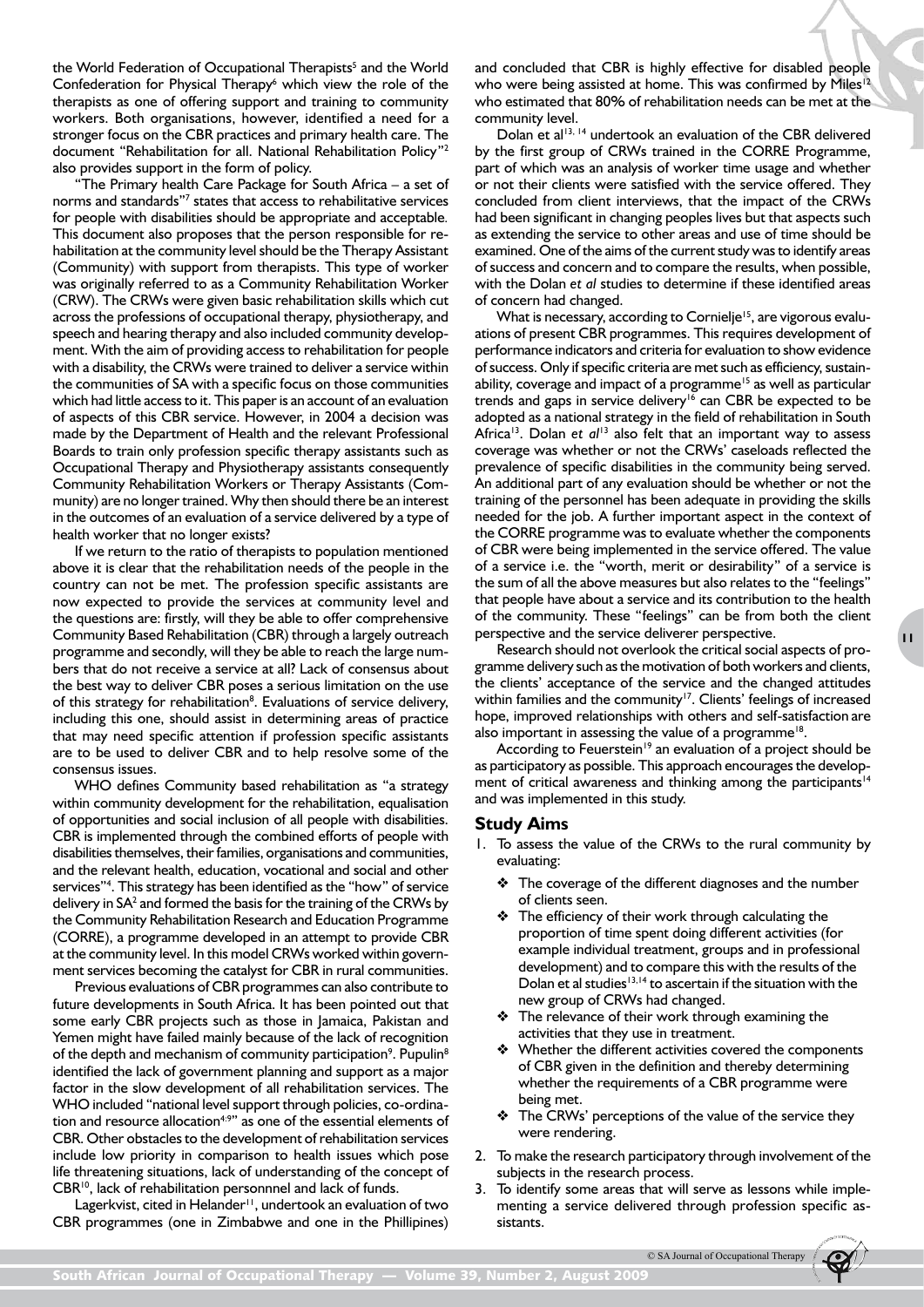## **Research Methods**

To try to overcome some of the weaknesses of using only one method, several methods of evaluation were used i.e. a combination of the qualitative, descriptive and analytical approaches<sup>20</sup>.

The evaluation was planned to be as participatory as possible and a workshop to plan the aspects to be evaluated was part of the methodology used.

## Population and Sample Population

Of the sixteen CRWs who qualified in the second group of students in the CORRE programme, twelve who worked in the Limpopo Province were selected by stratified sampling for this research project, the inclusion criteria being that they were all CRWs who qualified in May 1995, and at the time the research was being conducted, worked in the rural communities of the Limpopo Province. The project was discussed with the supervisors of the CRWs and CBR programme co-ordinators in each district who then contacted their respective CRWs to ask if they would be prepared to participate in the project. All twelve of the CRWs who formed this group responded positively and therefore constituted the study population. Out of this group the following constituted the study sample:

- 1. 9 CRWs who attended the workshop and interviews (2 failed to attend due to transport problems and one was ill.
- 2. 10 CRWs who submitted their records which were analysed (two did not submit data), constituted the study sample.

#### Questionnaire construction and interviews

A date was arranged to meet the subjects at an accessible hospital. At the meeting the purpose of the study, the need for studies of this nature and the benefits that could accrue as a result were outlined. The interview schedule was also discussed and modified reflecting the subjects' suggestions on the best way of assessing their thoughts on their value to the rural communities that they serve. The questionnaire consisted of some closed questions requiring a choice of "usually, sometimes or never" and other more open ended questions. Once the questionnaire was constructed, the CRWS were individually interviewed using the questionnaire as a guide.

Signed consent was obtained from all participants and each CRW was assigned a number, used throughout to maintain confidentiality. No findings have been attributed to individuals. All the interviews were taped and transcribed for purposes of analysis. (They were conducted in English as all the subjects spoke English).

### The CRW records

Discussions were also held with the CRWs on the way to collect and interpret the data from their records.

The specific measurement techniques and methods of data analyses used to meet each objective are described in detail below (see *Table I*):

#### *Table I: Summary of research*

| <b>Aspect evaluated</b>   | <b>Study</b>                                                              |  |  |
|---------------------------|---------------------------------------------------------------------------|--|--|
| Coverage                  | The number of clients treated by the<br>subjects in the 9 months period.  |  |  |
|                           | Diagnoses of clients treated                                              |  |  |
| <b>Efficiency</b>         | The proportion of time spent doing<br>different activities                |  |  |
| <b>Effectiveness</b>      | The resources to which the subjects<br>referred their clients             |  |  |
|                           | Interviews - Subjects' perception of<br>their work                        |  |  |
| Relevance                 | Diagnoses covered, activities<br>undertaken                               |  |  |
| Worth                     | The subjects' perceptions of the<br>value of the work that they are doing |  |  |
| Participation in research | Participants participation in draw-<br>ing up process and questionnaire   |  |  |

An indication of **coverage** was evaluated by:

1. Analysing the number of clients treated by the subjects in the period May 1995 – January 1996 (ie over a period of 9 months):

**Measurement Techniques:** The CRWs' monthly client and activity record sheets were collected and analysed. All clients seen by the 10 CRWs over the 9 month time period were listed and the number of months each client received treatment was recorded. **Data analysis:** The number of new clients, on average, seen by each CRW was calculated. An analysis of variance was undertaken to determine the differences between each CRW. The Kolmogoro-Smirnov Two Sample Test was used to compare the results found in this study with those obtained by Dolan *et al*13. The raw data from the Dolan et al<sup>13, 14</sup> studies were available for comparison purposes.

2. Examining the diagnoses of the clients treated:

**Measurement Technique:** The CRWs' time allocation sheets, patient record sheets, and an interview question provided this information.

**Data Analysis:** A table was drawn up listing the diagnoses of each client being seen by each CRW. The different diagnoses of the clients were analysed to determine the percentages of each category of diagnosis.

An indication of **Efficiency** was evaluated by:

3. Analysing the proportion of time spent doing different activities:

**Measurement technique:** A spread sheet was drawn up combining the contents of the CRWs' time allocation sheets for all the months collected.

**Data Analysis:** For each category of activity the mean and the standard deviation as well as the percentage of work-time that it occupied were calculated.

The **Effectiveness** was examined through:

4. Listing the resources to which the subjects referred their clients:

**Measurement Technique:** Interview question.

**Data Analysis:** A list of resources used was drawn up from the responses of the CRWs, to enable identification of those most frequently used. This determined the extent of intersectorial collaboration.

5. Obtaining the subjects' perceptions of the value of the work that they were doing:

**Measurement Technique:** Interview questions - both prepared and originating from the workshop.

**Data Analysis:** The responses were analysed. Some of the responses were grouped.

The **Relevance** was ascertained by looking at:

6. The activities the subjects used in their treatment of clients:

**Measurement Technique:** Interview question.

**Data Analysis:** Responses were recorded and similar responses aggregated in an attempt to indicate the pattern of responses.

All the activities that the CRWs engaged in as part of their work were linked to the components of CBR as per the definition given in order to determine whether the service fulfilled the requirement of a CBR programme.

The project received ethical clearance from the University of the Witwatersrand and from the Ethics Committee, Limpopo Department of Health.

#### Limitations of the study

The assessment of value or worth was from the perspective of the CRWs only . No evaluation of each client's opinion was undertaken. This aspect was evaluated in the Dolan *et al* study. In addition only the records kept by the CRWs in the form of provincial time sheets were evaluated. The review of the case history of each client which

© SA Journal of Occupational Therapy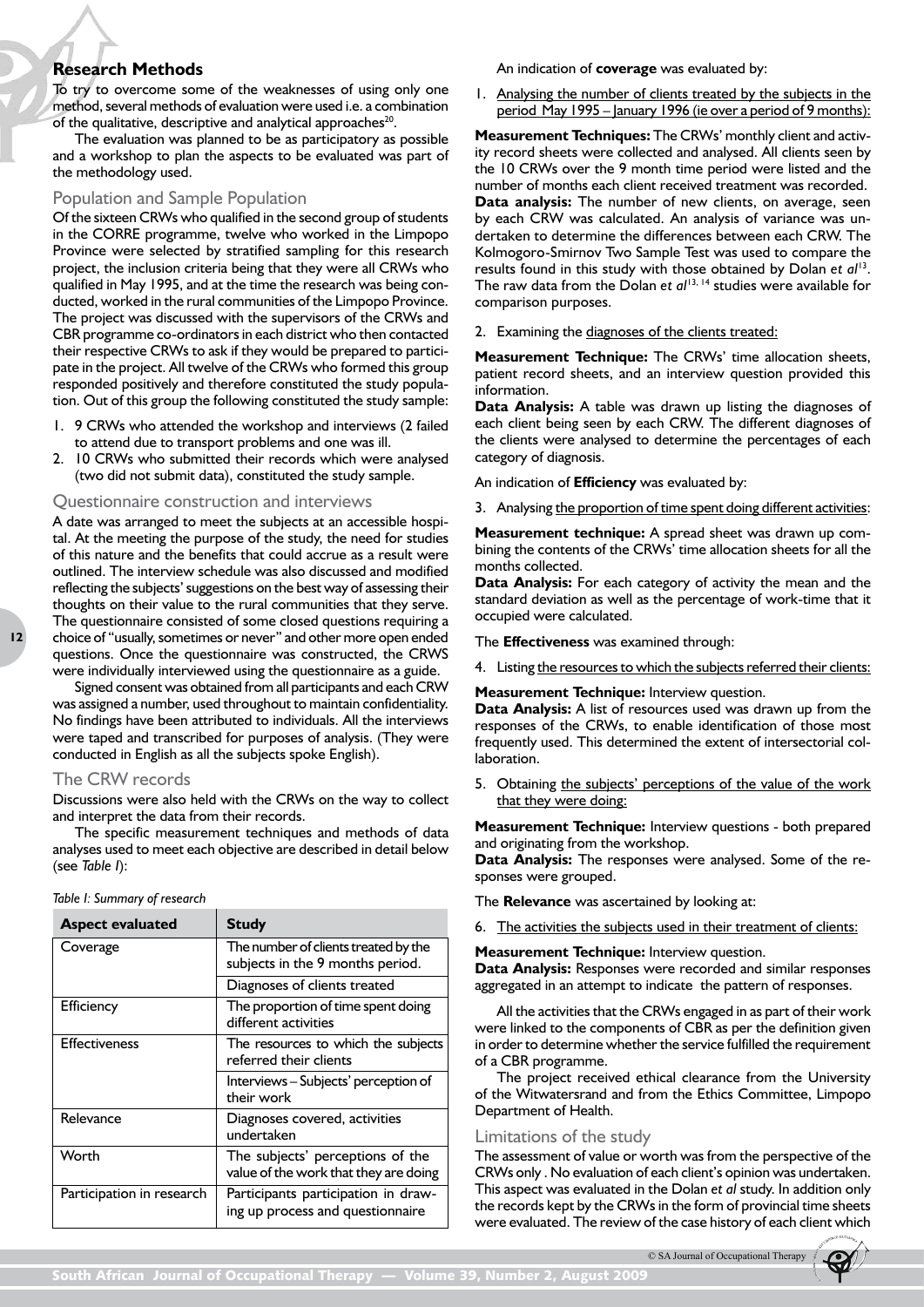could have documented individual client change, was not carried out. Thus only the numbers of clients being seen and the type of intervention were obtained in this study.

Unfortunately, some of the records of the ten CRWs for the nine month period under review had to be discarded. The researchers found that the record-keeping of the CRWs was not in some instances consistent and accurate and the researchers experienced difficulty in deciphering certain CRWs' handwriting. Of the twelve CRWs that had consented to participate in the study, only nine attended the workshop and interviews. The results of this study are therefore based on a very small sample of CRWs.

## **Results**

#### Record Review

The time sheets and treatment record sheets kept by 10 CRWs over a period of 9 months were used for the review. A total of 64 time sheets were analysed instead of the expected 90 monthly record sheets due to the already mentioned problems with the record keeping.

#### **Lesson:**

*The type of record sheets used should be simple and easy to complete to ensure their accuracy.*

#### 1. Coverage

#### Number of clients seen

It must be noted that the "total number of clients" i.e. 1421 in *Table II* is the sum of patients seen per month per CRW over nine months. This means that the same patients may feature from month to month. The minimum and maximum number of patients seen per month i.e. the range for each CRW in their nine months of service is seen in the table. Where the minimum value is zero, these CRWs were on leave for that month. Dolan *et al*<sup>13</sup> found that a total of 383 clients had been seen by 8 CRWs over a period of 18 months i.e. a mean of 47.86 over a longer period of time.

| <b>CRW</b> | <b>Total No</b><br>of Clients | Range over<br>the time | Mean No<br>of Clients<br>per month | <b>SD</b> |
|------------|-------------------------------|------------------------|------------------------------------|-----------|
|            | 92                            | $0 - 13$               | 10.22                              | 4.15      |
| 2          | 185                           | $10 - 26$              | 20.56                              | 4.10      |
| 3          | 159                           | $13 - 23$              | 17.67                              | 3.0       |
| 4          | 201                           | $19-27$                | 22.33                              | 2.55      |
| 5          | 232                           | $7-45$                 | 25.78                              | 12.10     |
| 6          | 138                           | $0 - 23$               | 15.33                              | 6.9       |
| 7          | 217                           | $17 - 32$              | 24.11                              | 5.4       |
| 10         | 197                           | $18-29$                | 21.89                              | 3.89      |
| Total      | 1421                          |                        | 19.74                              | 5.10      |

*Table II: Number of clients seen in the time period under investigation*

The mean number of clients seen per month was 19.74 with a range of 10.22 to 25.78 and a SD of 5.10. The factors contributing to this variation may be the length of time spent with each client, the time spent traveling to the clients or the individual worker ways of working.

An analysis of variance was carried out to compare each CRW to the mean total per month. The differences between the CRWs for the mean number of clients seen per month was p<0.0001, indicating a significant difference between the CRWs. Further analysis indicated that CRW 1 is seeing a significantly smaller number of clients per month than the other CRWs.

#### **Lesson:**

*Future monitoring of services should include an analysis of the reasons for differences in staff performance so that services can be improved.*

## New Clients added to the list per month

The minimum and maximum number of new clients added to the list per month over the nine month time period i.e. the range for each CRW in their nine months of work is shown in *Table III*. The mean number of new clients per month was 6.42. Two of the CRWs were on leave for one out of the nine months, thus, their minimum values are zero. It should be noted that a further two CRWs did not obtain any new clients during one working month.

| Table III: The number of new clients seen by each CRW per month |  |  |  |  |
|-----------------------------------------------------------------|--|--|--|--|
|                                                                 |  |  |  |  |

| <b>CRW</b> | <b>New Clients</b><br>Seen | Range    | Mean No. of<br><b>New Clients</b><br>per Month | <b>SD</b> |  |
|------------|----------------------------|----------|------------------------------------------------|-----------|--|
|            | 22                         | $0 - 12$ | 2.44                                           | 3.75      |  |
| 2          | 69                         | $1-20$   | 7.67                                           | 5.87      |  |
| 3          | 61                         | $2 - 16$ | 6.78                                           | 4.87      |  |
| 4          | 38                         | $0 - 27$ | 4.22                                           | 8.61      |  |
| 5          | 122                        | $1-40$   | 13.56                                          | 13.39     |  |
| 6          | 38                         | $0 - 16$ | 4.22                                           | 5.14      |  |
| 7          | 66                         | $1 - 29$ | 7.33                                           | 8.65      |  |
| 10         | 46                         | $0 - 29$ | 5.11                                           | 9.08      |  |
| Total      | 462                        |          | 6.42                                           | 3.40      |  |

In relation to the number of new clients being seen per month, there is no significant difference between the CRWs ( $p = 0.1436$ ).

In the Dolan *et al* study<sup>13</sup> the mean number of new clients seen per month was 3.75. As the raw data were available from the Dolan *et al* study a comparison was made using the Kolmogorov-Smirnov Two Sample Test to evaluate whether there were significant differences between the two studies with respect to the number of new clients being seen. Although not statistically significant, there is a remarkable 71% increase in new clients in this study when compared to the Dolan *et al* study. This increase is of interest when assessing the value of the CRWs to the rural community and may indicate that the results of the previous study had an impact on the ability of this group of CRWs to improve the coverage.

#### **Lesson:**

- 1) *Monthly statistics of clients seen must distinguish between the number of new clients as well as those brought forward from previous months.*
- *2) The number of clients being seen each month will only give useful information if the data are collected over a longer period of time and eventually provide an indication of a norm for client visits. The results of this study provide some data with which future comparisons can be made.*

#### Diagnoses of the clients seen by the CRWs

*Table IV* on page 14 shows the diagnoses expressed as a percentage of the total number of new diagnoses of the clients seen by the sample of CRWs who submitted their monthly patient statistic sheets. A total of 462 new patients were seen by the CRWs collectively and this amounted to 477 diagnoses as some of the clients had multiple diagnoses.

The percentage of each diagnosis can again be compared to the study by Dolan *et al*13. Both studies show that clients with the diagnosis of mental retardation and those with a learning difficulties form the highest percentage of diagnoses being seen, while arthritis is the lowest percentage. This similarity may be a reflection of the prevalence of these disabilities in the community. However, prevalence data for the area in which the first study was conducted showed that "moving problems" had the highest prevalence rate. It seems therefore that the CRWs are dealing with people in need rather than the predominant type of disability. There were no prevalence data available for the area in which the group under evaluation worked.

Krefting<sup>17</sup> stated that not all the people with a disability, particularly those who are mentally ill, are being reached as other

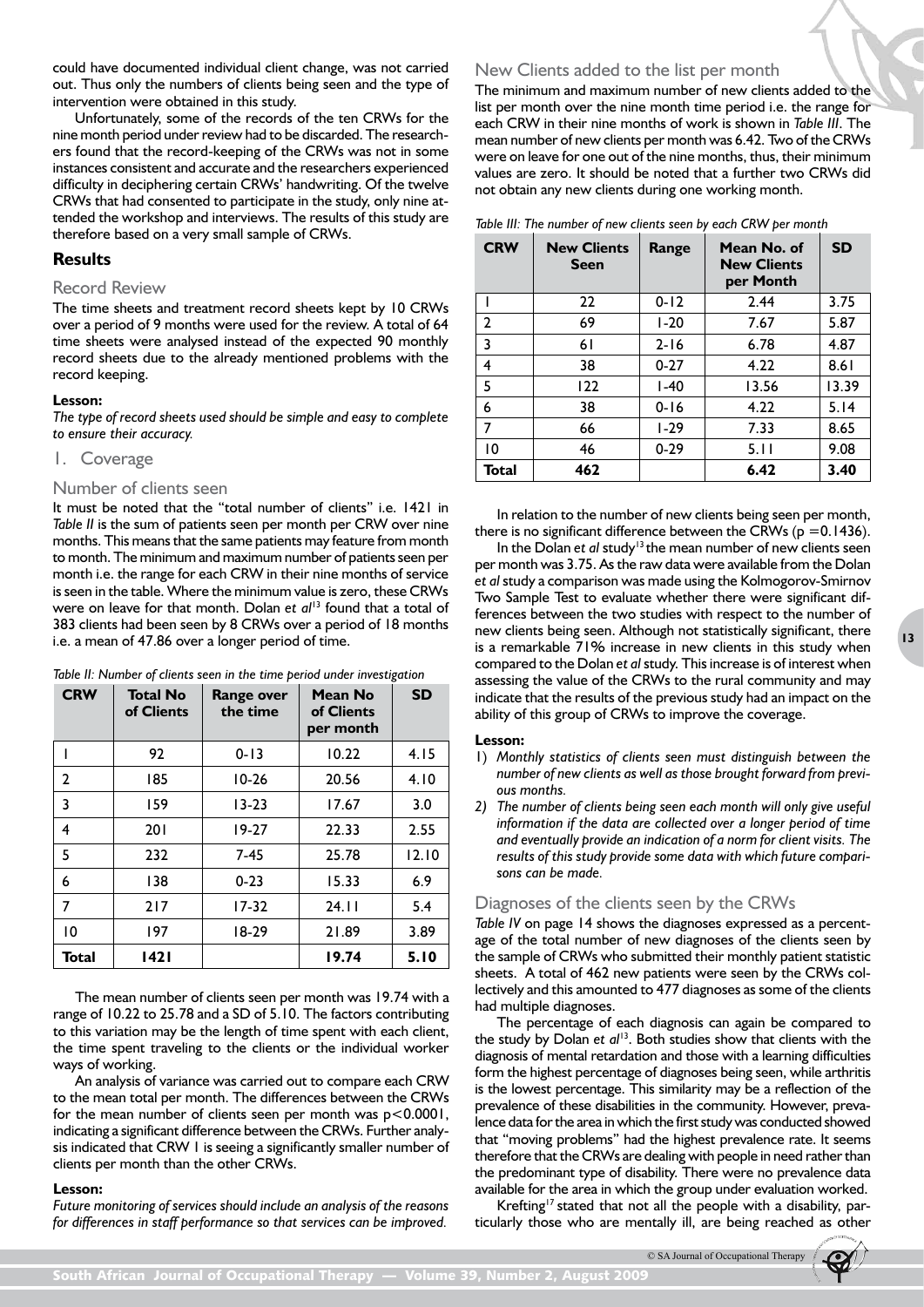*Table IV: Diagnoses seen by the CRWs in the course of their work*

| Diagnoses Seen -<br>this study         | $\%$  |                    | Diagnoses seen -<br>Dolan, Concha<br>and Nyathi study | $\%$  |
|----------------------------------------|-------|--------------------|-------------------------------------------------------|-------|
| MR and Learning<br><b>Disabilities</b> | 19.4  | ı                  | MR and Learning<br><b>Disabilities</b>                | 18.39 |
| <b>Mental Illness</b>                  | 18.03 | 2                  | Cerebral Palsy                                        | 16.6  |
| Other                                  | 17.19 | 3                  | <b>Mental Illness</b>                                 | 16.09 |
| Blindness &<br>Poor vision             | 7.97  | $\overline{\bf 4}$ | Stroke                                                | 11.49 |
| <b>Stroke</b>                          | 7.34  | 5                  | Blindness and poor vision                             | 9.19  |
| Cerebral Palsy                         | 7.34  | 6                  | Amputation                                            | 7.47  |
| <b>Epilepsy</b>                        | 4.4   | 7                  | Spinal Disorder                                       | 4.02  |
| Polio                                  | 3.77  | 8                  | Epilepsy                                              | 4.02  |
| Unknown                                | 3.77  | 9                  | <b>Hearing Difficulties</b>                           | 3.44  |
| <b>Hearing Difficulties</b>            | 3.13  | 10                 | <b>Communication Difficulties</b>                     | 2.87  |
| Spinal disorder                        | 2.94  | $\mathbf{1}$       | Polio                                                 | 2.87  |
| Amputation                             | 2.52  | 12                 | <b>Arthritis</b>                                      | 1.14  |
| Communication<br><b>Difficulties</b>   | 1.47  | 13                 | Other - Albanism.<br>Heart disease, Club feet         | 2.29  |
| <b>Arthritis</b>                       | 0.63  | 14                 |                                                       |       |
| TOTAL                                  | 100   |                    | <b>TOTAL</b>                                          | 100   |

types of disabilities are targeted because they are more visible or easier to treat.

Our study reveals a high percentage of clients with mental illness being seen in comparison to clients with other diagnoses and is second only to that of learning problems and mental retardation. This may be indicative of effective training which has sensitised the CRWs and equipped them with the knowledge to overcome their fears of mental illness.

#### **Lesson:**

**14**

- 1. *Comparing the number of clients in the community who have a disability with the number that have been seen by the CRW needs to be done to ensure coverage. However the needs of the community must take precedence (as it did in this group of CRWs) over the prevalence.*
- *2. Use of the WHO screening tool for locating people in the community who have a disability is a useful tool for obtaining the relevant information on the numbers and types of disability*21.

## **Efficiency**

#### Proportion of time spent doing different activities

The total number of time units (15 minutes equaled one unit) per category of activity per month, and the mean per category, were calculated and converted to hours. From this the percentage of total work time for each category of activity was determined. (See *Table V*)

Adding the percentages of time spent on all activities in the broad grouping of direct client contact which included individual treatment, group intervention, making devices, clinic visits and screening or assessment, the total value is 34,36%. Although not included in this percentage, the time spent on supervision ie 1.69% could be added as presumably clients are seen during this time. There is a difference of 9,52% of the total work time between this and the next category of activity in descending order of time consumed, i.e traveling time which is 24.84%. The group investigated by Dolan *et al*13 was found to spend 27.74% of the time on direct patient contact and 28.95% of the time traveling. There is therefore some improvement in the amount of time spent in individual client contact between this group and the previous group evaluated.

A large proportion of work time, almost one quarter, is spent travelling. This probably reduces the amount of time the CRWs can spend with their clients as travel is usually in the form of walking or taking a taxi as the villages which the CRWs serve are on the whole far apart.

*Table V: Proportion of time spent performing various activities*

| <b>Activities</b>            | Range<br>of Units | Mean<br>hrs/month | <b>SD</b> | $%$ Time |
|------------------------------|-------------------|-------------------|-----------|----------|
| <b>Direct Client Contact</b> |                   |                   |           |          |
| <b>Individual Treatment</b>  | 20-390            | 49.21             | 21.96     | 31.31    |
| Group Rx                     | $0 - 45$          | 1.11              | 2.48      | 0.7      |
| Screening / Assess           | $0 - 29$          | 0.71              | 1.72      | 0.45     |
| Making devices               | $0 - 60$          | 1.83              | 3.43      | 1.16     |
| Clinic visit                 | $0 - 36$          | 1.16              | 1.97      | 0.74     |
| <b>TOTAL</b>                 |                   |                   |           | 34.36    |
| <b>Traveling Time</b>        | $0 - 328$         | 39.04             | 19.43     | 24.84    |
| Staff contact/supervision    | $0 - 64$          | 2.66              | 3.65      | 1.69     |
| Planning & preparation       | $0 - 130$         | 10.71             | 7.49      | 6.81     |
| <b>Community Education</b>   | $0 - 64$          | 1.92              | 3.41      | 1.22     |
| Student education            | $0 - 64$          | 0.91              | 2.45      | 0.58     |
| <b>Administration</b>        |                   |                   |           |          |
| Administration               | 0-300             | 22.72             | 15.09     | 14.46    |
| Staff meetings               | $0 - 64$          | 2.9               | 3.84      | 1.84     |
| Community meetings           | $0 - 289$         | 11.46             | 12.92     | 7.29     |
| Other                        | $0 - 121$         | 10.02             | 10.66     | 6.37     |
| <b>TOTAL</b>                 |                   |                   |           | 29.96    |
| Staff development            | $0 - 64$          | 0.79              | 2.95      | 0.5      |
| <b>TOTAL</b>                 |                   | 157.15            |           |          |

Dolan *et al*13 felt that the use of so much of the CRWs' time on travelling was a serious obstacle to the cost effective delivery of CBR as it had a major impact on the time available for direct client contact. It is therefore positive that although the amount of time spent in this category in our study is still significant, that client contact now occupies the greater percentage of their time. However, traveling is part of the job in community work as clients are seen in their homes. Two hours per day spent traveling may be realistic for the delivery of community based service but still needs to be examined with the aim of reducing it. However if travel time is spent in the productive engagement of taxi drivers and community members around disability issues this may be time worth spending. The question is whether this amount of time traveling per CRW who is based in the community is more cost effective than an outreach programme from the local hospital which will involve large amounts of expensive travel in which no contact is made with community members?

A large amount of time (29.96%) was also spent on administration and meetings which again reduces the time available for individual client intervention and community education.

The time spent per month in community education by the first group of CRWs was 2.71 hours and for the second group  $1.92$  hours<sup>13</sup>. This decrease in time is of concern, as Finkenflugel & Wolffers<sup>22</sup> described how rehabilitation workers are no longer only providers of hands on therapy, but need to be educators, planners, and trainers. However, the time allocated to community meetings (7.29%) could also indicate time spent in education and adds substantially to the community education category of their work. The time spent at community meetings in the Dolan *et al*  study was 9.38%.

According to the CRWs they have been successfully engaged in a range of community education programmes (see equalisation of opportunities).

#### **Lesson:**

*Travel and administration are two activities which should be carefully monitored in any type of community service as the efficiency of a service is in large part dependent on good use of time. In addition the time allocated to meetings should be investigated to determine the exact nature of the interaction between the community worker and other attendees.*

© SA Journal of Occupational Thera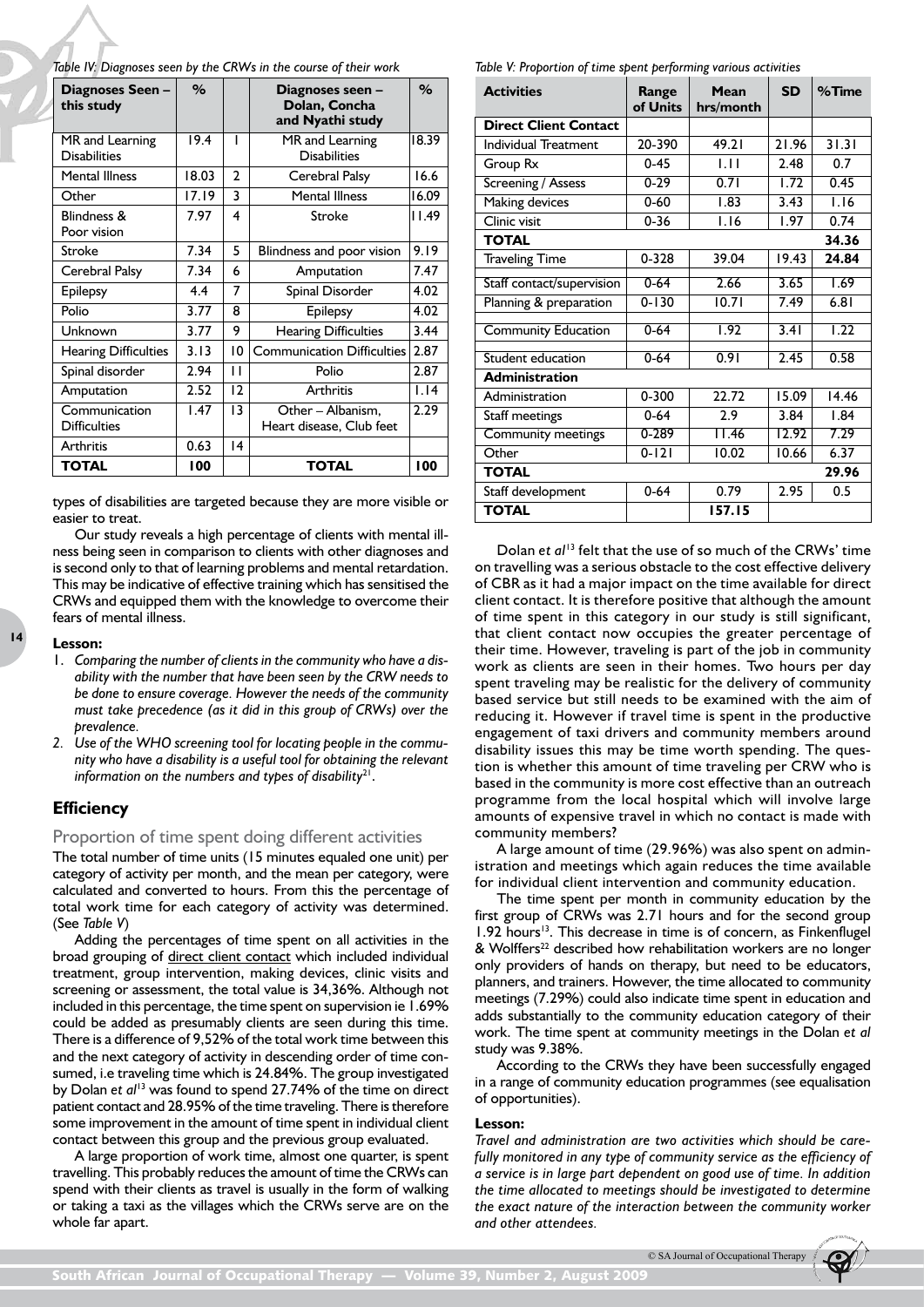## **Interviews:**

As planned the interviews of the 9 CRWs were taped and transcribed. For the purpose of this article, the topics covered in the interviews will be described and linked to the components of CBR as per the definition i.e. rehabilitation, equalisation of opportunities, social integration and carried out through the combined efforts of all concerned and with appropriate referral<sup>4</sup>.

## **3. Effectiveness**

## Rehabilitation - Making the difference

The definition of CBR states that it is implemented through the *combined efforts* of disabled people themselves, their families and communities<sup>4</sup>. All the CRWs reported that input from the client or family members was incorporated in the planning of the client's treatment programme - a client-centered approach. They also included the caregivers or family members when asked who carried out the treatment programme. They stated that they worked with family members, caregivers, neighbours and clients who had recovered and who offered experiential help. All of the CRWs stated that the treatment programmes were carried out in the clients' homes. This is significant in terms of the affordability of the service as travel to urban institutions is costly and difficult for the clients<sup>13</sup>. Awareness of a client's sense of place also helps tailor intervention methods in a more sensitive way<sup>23</sup>. As one CRW put it, "*The parents or caregivers are the ones who are supposed to select the treatment.... If I select the treatment, they are going to leave that treatment, because I don't know their needs and I don't know their problems".*

This approach has had an impact on the individual as well as on the family as all the CRWs interviewed felt that their clients were doing things they would never have done without their input. Examples were: independence in activities of daily living, walking following previous contractures, disabled children being able to crawl. *"The first time I visited there she didn't walk, then I tried to do extension of the knee. Now she is walking properly and the family are very happy."* 

They also felt that they were making a difference with respect to helping family members to cope better with a disabled member. As one CRW said *"we help to unload the load which the parent is having".*

#### **Lesson:**

*The importance of family involvement is demonstrated here. Without this involvement the service could not be effective.*

The CRWs mentioned a range of tasks through which they defined their value to the community (see *Table VI*). These tasks range from those that help people to become more independent to those that encourage integration into community activities.

## **Equalisation of opportunities**

In promoting the equalisation of opportunities for people with a disability it is important that attitudes toward people with disabilities need to be positive. In this regard community education was an aspect of the CRWs' work which was done in partnership with disabled people themselves.

The people listed as receiving education were: the community at large, care groups, nurses, schools, teachers, youth, family members and the clients themselves. CRWs approached the challenge of changing attitudes in various ways, often focusing on integration. "*We are trying very hard to integrate the disabled in the community, society, at schools, any activities like sports and recreation"* i.e. social integration*.* 

Other topics covered in the education programme were health education, disability awareness, drug and alcohol abuse, child abuse, AIDS, causes and prevention of disability, hygiene and healthy lifestyles.

Although the amount of time spent on community education appears low (a mean of 1.92 hours per month) most CRWs reported a positive change in the attitudes of clients or their respective communities, towards disability and they felt that they had played an important role in bringing about these changes.

#### *Table VI: Tasks by which CRWs define their value to the Community*

#### **Activities**

#### **Direct Client Contact**

- ➢ Carrying out rehabilitation in clients homes which overcomes the financial difficulties experienced e.g. getting to hospital
- eaching disabled people and their families to make assistive devices for themselves
- $\triangleright$  Promoting independence in disabled people
- ➢ Encouraging disabled people to manage themselves better in the home and in the community
- ➢ Educating caregivers to understand the behavior of their disabled family member
- ➢ Involving families in treatment, thereby teaching them skills
- Helping families to use the cheapest possible resources and those that are available in the community.
- ➢ Encouraging disabled people to start self help groups
- Sharing ideas and adopting a client centered approachon deciding on priorities in treatment

#### **Community Education**

- ➢ Integrating disabled people into the community to prevent discrimination
- ➢ Changing attitudes in the community
- ➢ Creating jobs and work for disabled people.
- ➢ Including disabled people in community meetings.
- Raising disability awareness and carrying out health promotion
- ➢ Encouraging disabled people to fight for their rights
- Identifying people in the community with disabilities.
- ➢ Influencing teachers to admit disabled children to their schools.

#### **Intersectorial Collaboration**

- ➢ Working hand in hand with Indunas and traditional healers. Making referrals in cases where they are unsure of the diagnosis or unable to help.
- ➢ Promoting networks with other health structures and working as a team.

#### **Other**

Understanding the community's beliefs and respecting their cultural norms

Community members also need to be educated about the services the CRWs provide. Six of the CRWs interviewed reported that they were usually approached by clients versus approaching the clients themselves (the other three answered sometimes). This is an important effect of community education and indicates the positive attitude of community members towards the effect of rehabilitation as many requests were based on people having seen positive results in friends and neighbours.

#### **Lesson:**

*Providing adequate community education and its spin off into participation of community members in services will be a challenge for any outreach programme due to the contact with the community at large that must be made for this to occur.*

#### **Empowering the client**

Education of the community must go hand in hand with the feeling of empowerment in the individual that enables him to participate. The majority of CRWs stated that they usually encouraged people in the disabled community to be more assertive, despite the difficulty they sometimes encounter. "*I'm really encouraging them, they must fight for their rights," "but they still have a problem as people who are disadvantaged who have grown up being stigmatised...saying that they are nothing in the community".* From this statement it is not clear how successful the partnership has been in the empowerment process.

#### **Lesson:**

*The empowerment process is difficult to implement as well as to monitor*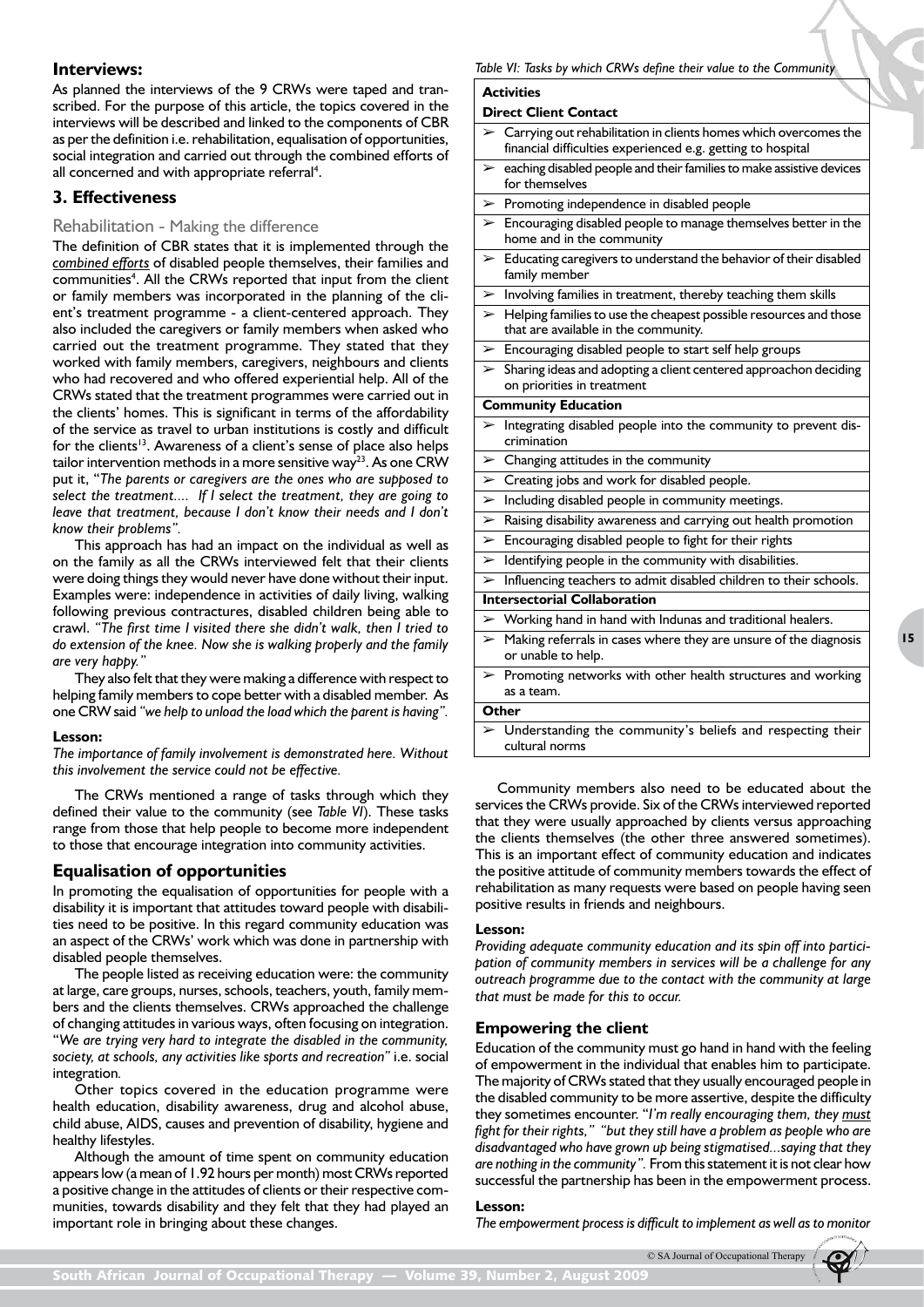*but is an essential part of CBR and ways must be found to foster and monitor this process. An indicator of the success of the empowerment process could be the number of people with a disability that participate in community activities as a result of the programme.*

## **Referral to Appropriate resources -** *Intersectorial Collaboration*

According to the CRWs the strongest expressed client need was related to financial issues: disability grants, income-generation, jobs, learning technical skills, and housing. The researchers understand that the need for financial security is not only a need of the disabled members of the community, but a reflection of the poverty-stricken areas the CRWs are serving.

Another client need which many CRWs expressed was related to daycare or schooling. The expressed need for special schooling was supported by the finding that mental retardation and learning difficulties form the largest percentage of the CRWs' caseload.

However the CRWs reported that client needs such as accessing jobs and housing, were not being met through their intervention. The researchers noted that most of the reasons given for this were external to the CRWs control. For example, lack of cooperation from other Government departments, lack of finance, lack of family support and inaccessibility of buildings. The CRWs have attempted to deal with the latter…"*So I have tried to talk to with community leaders about how they can change them* (the buildings) *so that all people can get access*." It is interesting that this study also identified the effect that the lack of Government cooperation can have on providing CBR services<sup>8</sup>.

#### **Lesson:**

*The success of a programme depends to a large extent on the support given by Government and although policy exists there is still a gap between this and service delivery. A great deal of effort must therefore be put into facilitating greater co-operation with government*.

The responses given by the CRWs concur with the literature, in that community based rehabilitation is a complementary service where the objective is to bring professional rehabilitation to a greater number of disabled people, and to refer those in need of more specialised services<sup>14, 22</sup>. All the CRWs interviewed had referred their clients to primary health care services, hospitals for medical, orthopaedic, paediatric consulations, occupational therapy, physiotherapy, speech and hearing therapy. Referrals were also made to social workers, especially for disability grants (identified as a predominant community need). All CRWs interviewed listed "school" as a common resource to which they referred clients. This is indicative of a client centered approach, as schooling was a major need expressed by clients to the CRWs.

In addition some of them (six CRWs) had started community projects (such as groups for parents of children with a disability, making bricks, Making APT articles) and helped their clients access community resources (such as schools, support groups and care groups).

A key benefit derived by clients from the service was the presence of someone to facilitate their access to resources such as assistive devices and equipment and obtaining disability grants<sup>13</sup>.

#### **Lesson:**

*The involvement of people with a disability in community projects is a key component of community integration and future service delivery must examine ways of starting these projects. This is often difficult in an outreach programme where the focus is often on individual intervention.*

It is interesting to note that all the components of CBR discussed above were also listed when the CRWs were asked to name the activities that they thought brought value to the clients and the community that they were serving (see *Table VI*).

Other research has identified similar skills as being part of the CRWs work i.e. to manage disability (*carrying out rehabilitation*), help in accessing income generation activities (*accessing jobs and self help groups*), referrals to day care centers (*influencing teachers to admit disabled children to school*) and referral to support groups (*promoting networks*) 24, 25.

## Other - Supervision

One motivation for the relatively long training (2 years) was to reduce the day to day supervision of the CRWs, however supervision has been consistently found to improve the performance of health workers especially those who work alone<sup>25</sup> as the CRWs do. Our findings indicate that the CRWs felt that supervision influenced their work and improved their skills. One CRW who was completely without supervision expressed her feelings, "*there's no support, there's no correcting, there's nothing. You are just doing on your own......".* CRWs have varying opinions regarding the frequency of supervision necessary. Supervision once per month was the perceived optimum, or a variant on this according to the individual CRW's expressed needs.

#### **Lesson:**

*It is important therefore to stress that rehabilitation assistants in carrying out CBR must be an integral part of the district hospital team and must receive support from this team in the same way that other staff and community workers are supported. Supervision often becomes more difficult but even more important in health systems that are decentralising25 and care must be taken in the planning phase of the service to provide ongoing supervision and support to assistants.*

#### **Conclusions**

The aim of this research was to assess the value of the CRWs to the rural community by evaluating:

1. The coverage of people with a disability as well as the types of disabilities being seen was assessed. The number of clients that were seen in the course of nine months by ten CRWs was 1421, however this number probably duplicates clients. It was impossible to ascertain the number of clients seen in relation to the number of disabled people in Limpopo Province and accordingly the number of people with a disability in the villages serviced. According to the study carried out by the Community Agency for Social Enquiry (CASE)<sup>26</sup> in 1999 the prevalence of disability in the Province was 6.3%. Door to door surveys in which the population served by a community worker, are screened for people with a disability are therefore helpful in ascertaining the needs and extent of a service.

It is difficult to compare the list of diagnoses seen in this study with the CASE<sup>26</sup> study as different terminology was used. This makes the case for the institution of uniform terminology. The CASE study ascertained that people with a "movement activity" problem was the most common. However clients with the diagnosis of mental retardation and learning difficulties formed the highest percentage in this study. The results of this study could indicate a different prevalence in the areas being served but could also be a reflection of the cases needing the most help. As the CRWs indicated that most of their cases were obtained from community requests it would seem that the later reason could be true. This is a positive indication of the value that the CRW brings to his community and the involvement of the community in the service.

It is interesting that this group accessed a larger number of new clients in the time period than was the case in the study by Dolan *et al*<sup>13,</sup> thus indicating an improvement in coverage.

2. The efficiency of the work of the CRWs was examined through analysing the proportion of time spent doing different activities (for example individual treatment, groups and community education). In this study a total of 34.36% of the CRWs' time was spent on individual client contact, but over half the amount of time (54.8%) was spent traveling, doing administration and attending meetings. Whereas traveling to clients is a necessary part of the job, one must question the amount of time spent doing administration, and "other" activities. In making any service efficient it is worth examining the way that people spend their time and making changes accordingly. This was done with the CRWs trained through the CORRE Programme and some positive changes occurred in the use of time between the two groups evaluated.

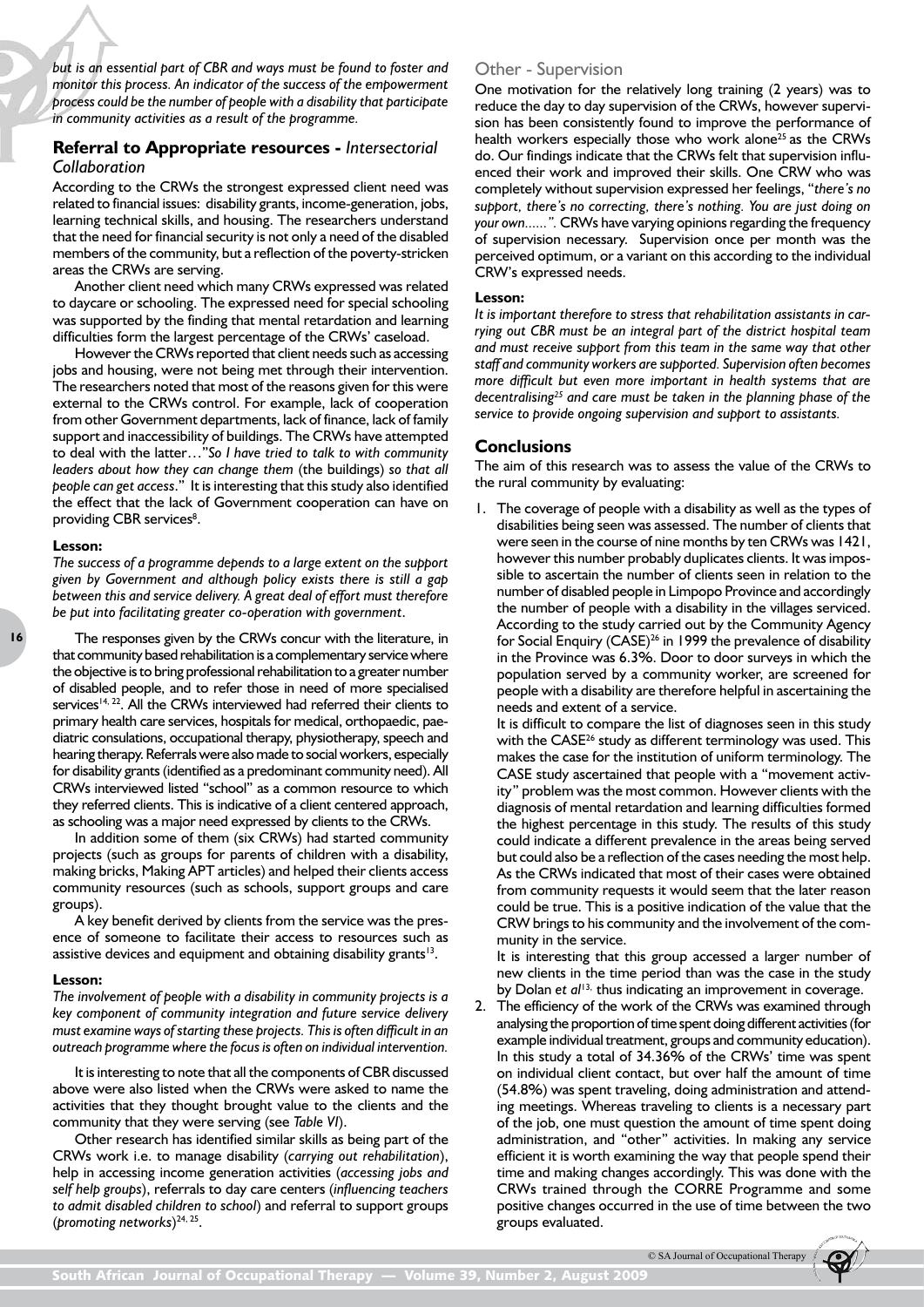3. The relevance and effectiveness of the CRWs' work were determined through examining the activities that the CRWs use in their work and linking these to the components of CBR as given in the definition. It is gratifying to note that most of the components of CBR were implemented from rehabilitation through individual intervention to community education and client empowerment thus enabling the equalisation of opportunities. Intersectorial collaboration through referral to a number of resources was also achieved.

Obtaining robust results for coverage, efficiency, effectiveness and relevance were not easy as performance indicators had not been developed and put in place when the service began. This makes a strong case for developing these indicators at the start of any new service and carefully collecting the relevant data over time.

- 4. To make the research participatory through involvement of the subjects in the research process the CRWs were consulted about the methodology used for the study and the questions that should be asked, it seems that this objective was also met.
- 5. Some areas that will serve as lessons while implementing a service delivered through profession specific assistants were identified. It will also be helpful to examine the essential elements of CBR as stated by WHO<sup>4.9</sup> if a relevant and comprehensive CBR service is to be instituted through an outreach programme delivered by profession specific assistants i.e.
	- 1. "*National level support through policies, co-ordination and resource allocation*". The CRWS identified problems with obtaining co-operation from different government departments. As already identified this is an area that requires urgent attention as Pupulin<sup>9</sup> also found this to be an area of concern.
	- 2. "*Recognition of the needs for CBR to be based on a human rights approach*." CBR promotes the right of people with disabilities to have access to all the resources in a community and to enjoy health and well being. It is important therefore that work is done, as was done by this group of CRWs, to integrate people with disabilities into the normal community structures. Poverty is also a rights issue and CBR plays a role in the realisation of rights through equal access to services and opportunities<sup>26</sup>. This group of CRWs was successful in helping some of the people with whom they worked to access self help projects as well as other community services. This aspect of the service will need specific attention in any outreach programme.
	- 3. "*The willingness of the community to respond to the needs of their members with disabilities*". An indication of the success of this can be gauged by the fact that the CRWs received referrals from the community at large. Obtaining community support for rehabilitation services may be difficult due to obtain in an outreach programme when the community is visited only from time to time.
	- 4. "*The presence of motivated community workers*". The fact that the CRWs perceived that they added value to their communities was a motivating factor in their work.

In summary it could be said that the community based service that was offered by the CRWs met the requirements for such a service. The advantage, that was identified by them, i.e. that they were familiar with the setting, the community characteristics and language was helpful in offering a meaningful service. However various aspects have to be examined such as the amount of time spent in administration and travel if this service is to be offered by a variety of profession specific workers who are based primarily at hospital or clinic level. These problems would be exacerbated by the location of community workers at district level and the fact that several categories of staff may need to visit the same client to offer a comprehensive service as well as give community education.

The document a "CBR A Strategy for Rehabilitation Equalisation of Opportunities, Poverty reduction and social inclusion of people with disabilities"<sup>4</sup> states that community workers form the core of CBR programmes and suggests that they may be volunteers from the community. This would mean that they are familiar with the setting a factor which the CRWs identified as facilitating their access. The use of community volunteers is worth considering for SA due to the extreme lack of staff that has already been identified.

Overall it is evident that the CRWs perceived the service they provided to be of value to the rural community in which each works. The list of tasks by which they defined their value is extensive, reflects a holistic approach to their clients, and incorporates the elements which define community based rehabilitation. A great amount of education of therapy assistants and service planning will have to take place if service through this cadre of worker is to be as comprehensive as that delivered by the CRW.

### **References**

- Department of Health, SA A comprehensive Primary Health Care Service Package for South Africa: Pretoria, Government Printers 2001.
- 2. Department of Health, SA: Rehabilitation for all, National Rehabilitation Policy. Pretoria, Government Printer, 2000.
- 3. Misbach, S. The implications of the rehabilitation services package in the Metropole Health District, Western Cape province of South Africa. Unpublished mini thesis submitted in partial fulfillment of the requirements for the masters Degree in Public health, University of the Western Cape, 2004.
- CBR: A Strategy for Rehabilitation, Equalisation of Opportunities, Poverty Reduction and Social Inclusion of People with Disabilities. Joint Position paper, WHO, ILO, UN Education, Scientific and Cultural Organisation. WHO, 2004.
- 5. World Federation of Occupational Therapists. Position Paper on Community based Rehabilitation (CBR) 2003. http://www.wfot. org/documents.asp? Accessed May, 2009.
- 6. World Confederation of Physical Therapists. Position paper on Community Based Rehabilitation. 2007. http://www.wcpt.org/ node/29565 http://wcpt.org/node/29565. Accessed May 2009.
- 7. Department of Health, The Primary Health Care Package for South Africa – A set of Norma and standards: Pretoria, Government Printers, 2001.

**17**

- 8. Pupulin, E. CBR: Where Are We Now. Paper presented at the Limuru CBR Seminar, Kenya, 1992.
- Mendis, P. Community Based Rehabilitation: Goals, Strengths and Weaknesses. Paper presented at the seminar on Community-Based Rehabilitation. Limuru, Kenya. 1992.
- 10. McLaren P., Philpott, S., Rule, S, Reviewing the current status and future direction of Community-Based Rehabilitation in South Africa. Report on a workshop held at the Valley Trust. June 2004.
- 11. Helander, E. Prejudice and Dignity An Introduction to Community-**Based Rehabilitation. United Nations Development Programme,** Switzerland, 1993.
- 12. Miles, S. Strengthening Disability and Development Work. Discussion paper, 1999.
- 13. Dolan, C., Concha, M.E. & Nyathi, E. Community Rehabilitation Workers: Do They Offer Hope to Disabled People in South Africa. International Journal of Rehabilitation Research, 1995; 18 (3), 187- 200.
- 14. Dolan, C., Concha, M.E. & Nyathi, E. Developing New Categories of Health Worker: A Case Study of Community Rehabilitation Workers. (Unpublished). 1994.
- 15. Cornielje, Training Community Rehabilitation Facilitators at the Alexandra Health Centre: Initial Findings from a Recent Evaluation. Critical Health, 1992; 40, 12-16.
- 16. Jaffer, R. Monitoring and evaluation of Community Based Rehabilitation- Need for a Participatory Approach. In Finkenflugel, H. (ED), The Handicapped Community: The relation between primary health care and Community Based Rehabilitation. VU University Press: Amsterdam. 1993.
- 17. Krefting, L. Evaluation in CBR. Paper presented at the Seminar on Community-Based Rehabilitation. Limuru, Kenya, 1992.
- 18. O'Toole, B. A community-based rehabilitation programme for preschool disabled children in Guyana. International Journal of Rehabilitation Research, 1988; 11 (4), 323-334.
- 19. Feuerstein, M.. Partners in Evaluation. Evaluating Development and Community Programmes with Participants. The Macmillan Press Limite: London 1992.
- 20. Lysack, C.L. & Krefting, L Qualitative Methods in Field Research: An